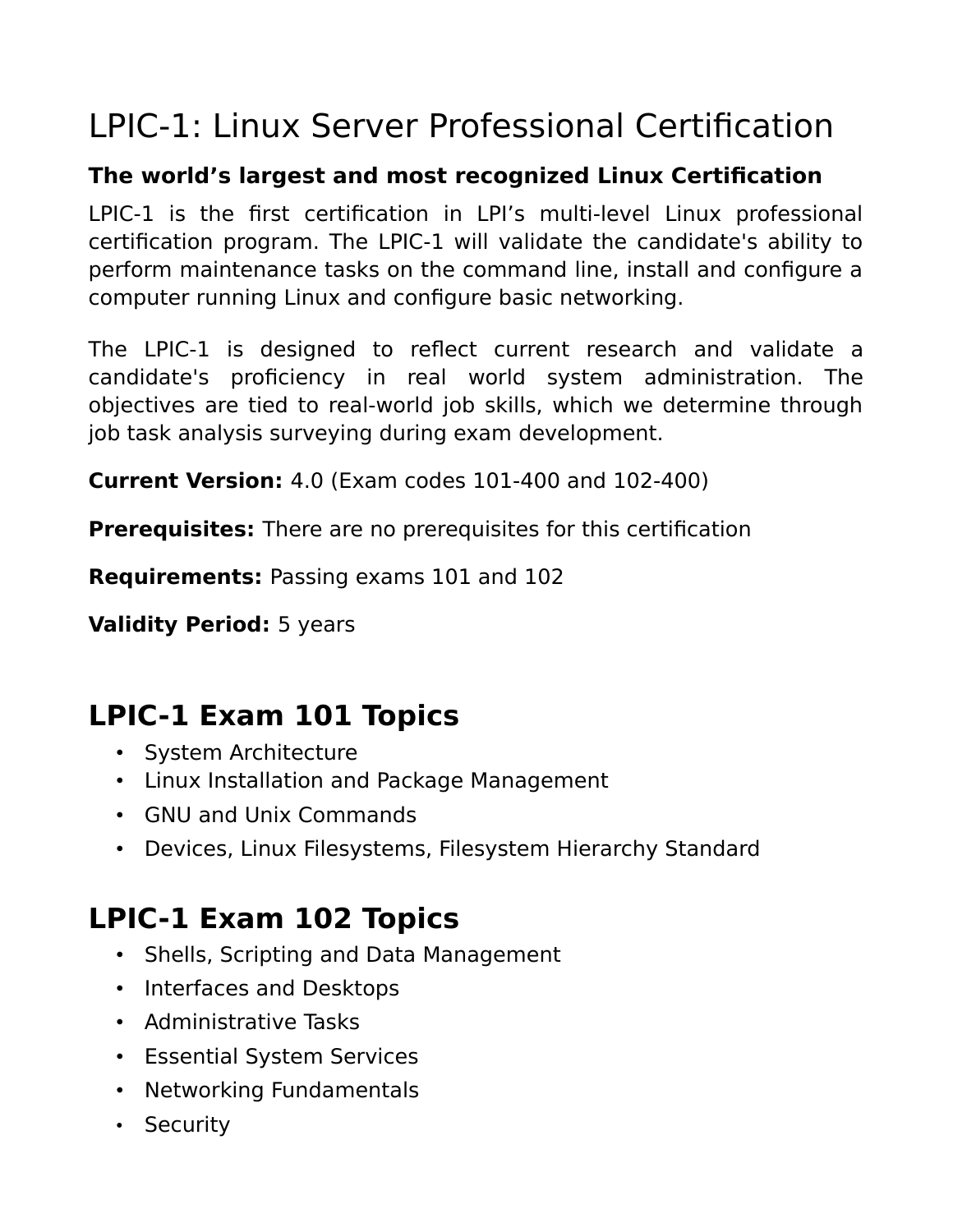### Topic 101: System Architecture

101.1 Determine and configure hardware settings

101.2 Boot the system

101.3 Change runlevels / boot targets and shutdown or reboot system

### Topic 102: Linux Installation and Package Management

- 102.1 Design hard disk layout
- 102.2 Install a boot manager
- 102.3 Manage shared libraries
- 102.4 Use Debian package management
- 102.5 Use RPM and YUM package management

### Topic 103: GNU and Unix Commands

- 103.1 Work on the command line
- 103.2 Process text streams using filters
- 103.3 Perform basic file management
- 103.4 Use streams, pipes and redirects
- 103.5 Create, monitor and kill processes
- 103.6 Modify process execution priorities
- 103.7 Search text files using regular expressions
- 103.8 Perform basic file editing operations using vi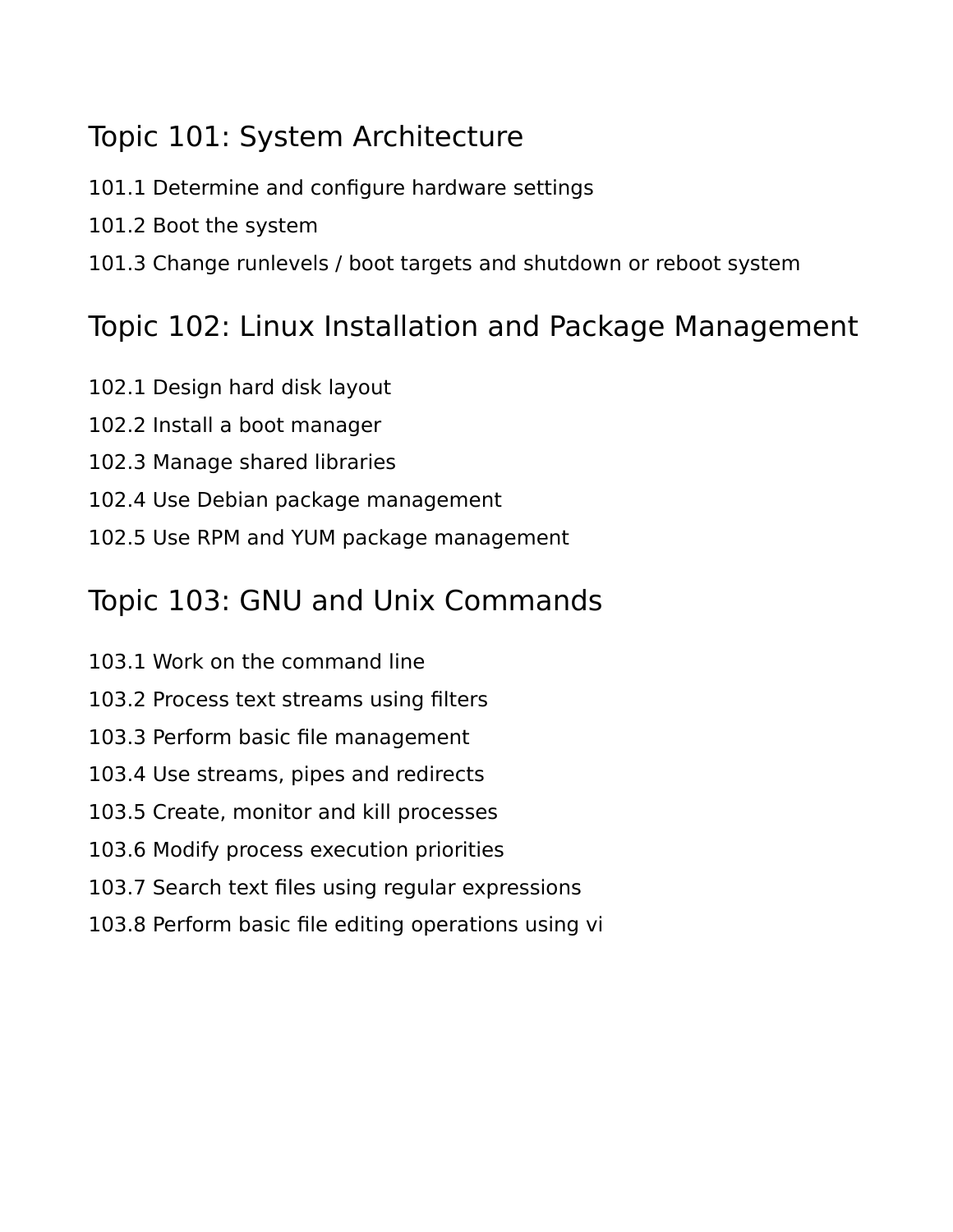#### Topic 104: Devices, Linux Filesystems, Filesystem Hierarchy Standard

- 104.1 Create partitions and filesystems
- 104.2 Maintain the integrity of filesystems
- 104.3 Control mounting and unmounting of filesystems
- 104.4 Manage disk quotas
- 104.5 Manage file permissions and ownership
- 104.6 Create and change hard and symbolic links
- 104.7 Find system files and place files in the correct location

#### Topic 105: Shells, Scripting and Data Management

- 105.1 Customize and use the shell environment
- 105.2 Customize or write simple scripts
- 105.3 SQL data management

### Topic 106: User Interfaces and Desktops

- 106.1 Install and configure X11
- 106.2 Setup a display manager
- 106.3 Accessibility